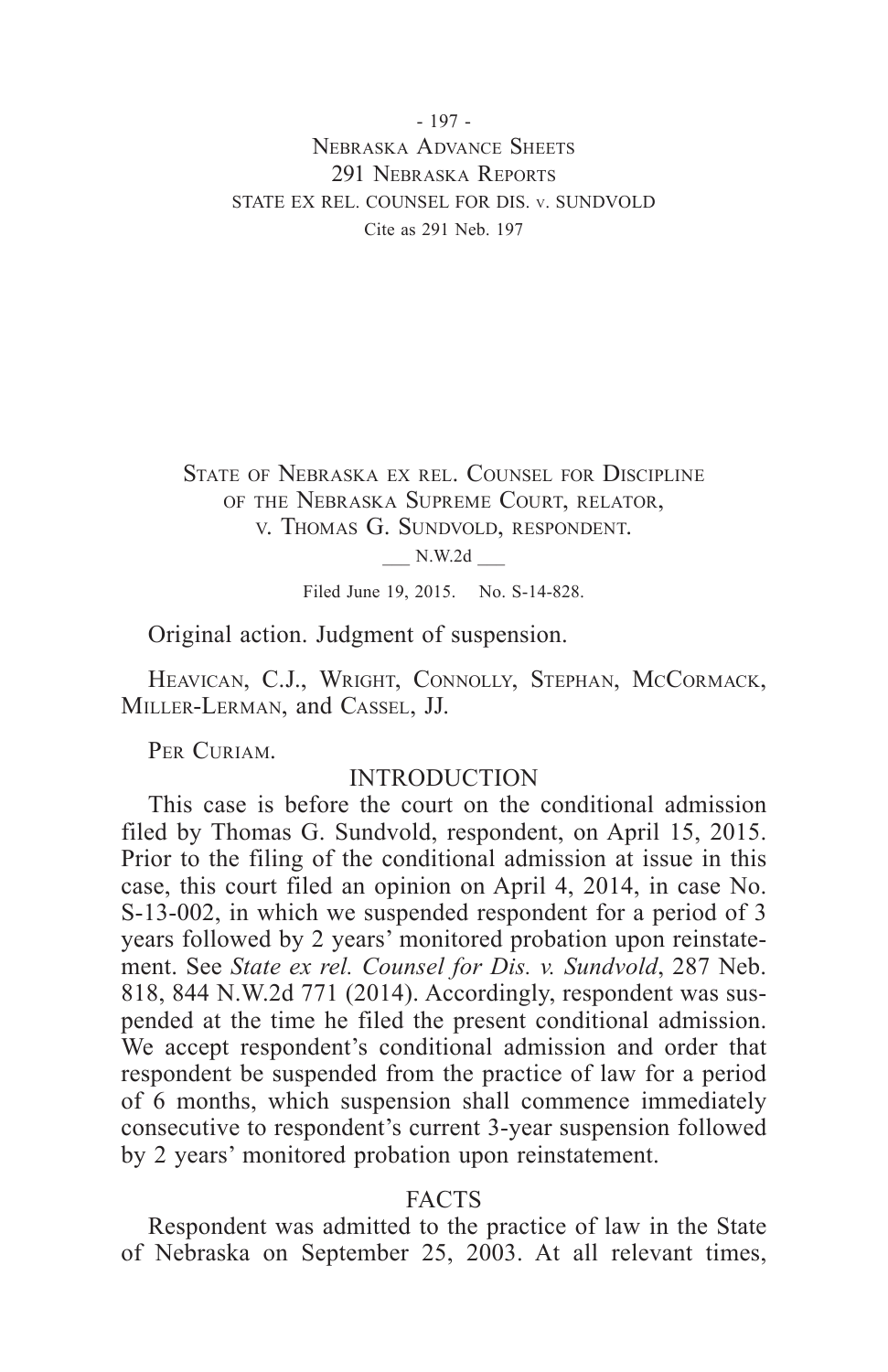- 198 - Nebraska Advance Sheets 291 NEBRASKA REPORTS STATE EX REL. COUNSEL FOR DIS. v. SUNDVOLD Cite as 291 Neb. 197

he was engaged in the private practice of law in Lincoln, Nebraska.

As stated above, prior to the filing of the conditional admission at issue in this case, in case No. S-13-002, the Counsel for Discipline of the Nebraska Supreme Court filed formal charges against respondent on January 3, 2013, and it filed amended formal charges on February 15. The amended formal charges contained two counts against respondent and generally alleged that respondent had violated his oath of office as an attorney, Neb. Rev. Stat. § 7-104 (Reissue 2012), and several of the Nebraska Rules of Professional Conduct. A referee was appointed, and after holding an evidentiary hearing, the referee determined that respondent had violated Neb. Ct. R. of Prof. Cond. §§ 3-501.1 (competence); 3-501.3 (diligence); 3-501.4(a) and (b) (communications); 3-501.15(a) and (c) (safekeeping property); and  $3-508.4(a)$ , (c), and (d) (misconduct); and his oath of office as an attorney. The referee recommended that respondent be suspended for a period of 3 years, followed by 2 years' monitored probation.

Respondent initially filed exceptions to the referee's report regarding findings of fact and conclusions of law and the recommended discipline; however, in his brief to this court, respondent stated that he withdrew his exceptions to the referee's findings of fact and conclusions of law and took exception only to the referee's recommended discipline. We filed an opinion on April 4, 2014, in which we suspended respondent for a period of 3 years, followed by 2 years' monitored probation upon reinstatement. See *State ex rel. Counsel for Dis. v. Sundvold, supra*.

In the current case, case No. S-14-828, formal charges were filed against respondent on September 10, 2014. The formal charges consist of two charges against respondent. In the two counts, it was alleged that by his conduct, respondent had violated his oath of office as an attorney, § 7-104, and Neb. Ct. R. of Prof. Cond. §§ 3-501.1 (competence); 3-501.3 (diligence);  $3-501.4(a)(3)$  (communications);  $3-501.5(a)$ (fees);  $3-501.15(a)$ , (c), (d); and (e) (safekeeping property);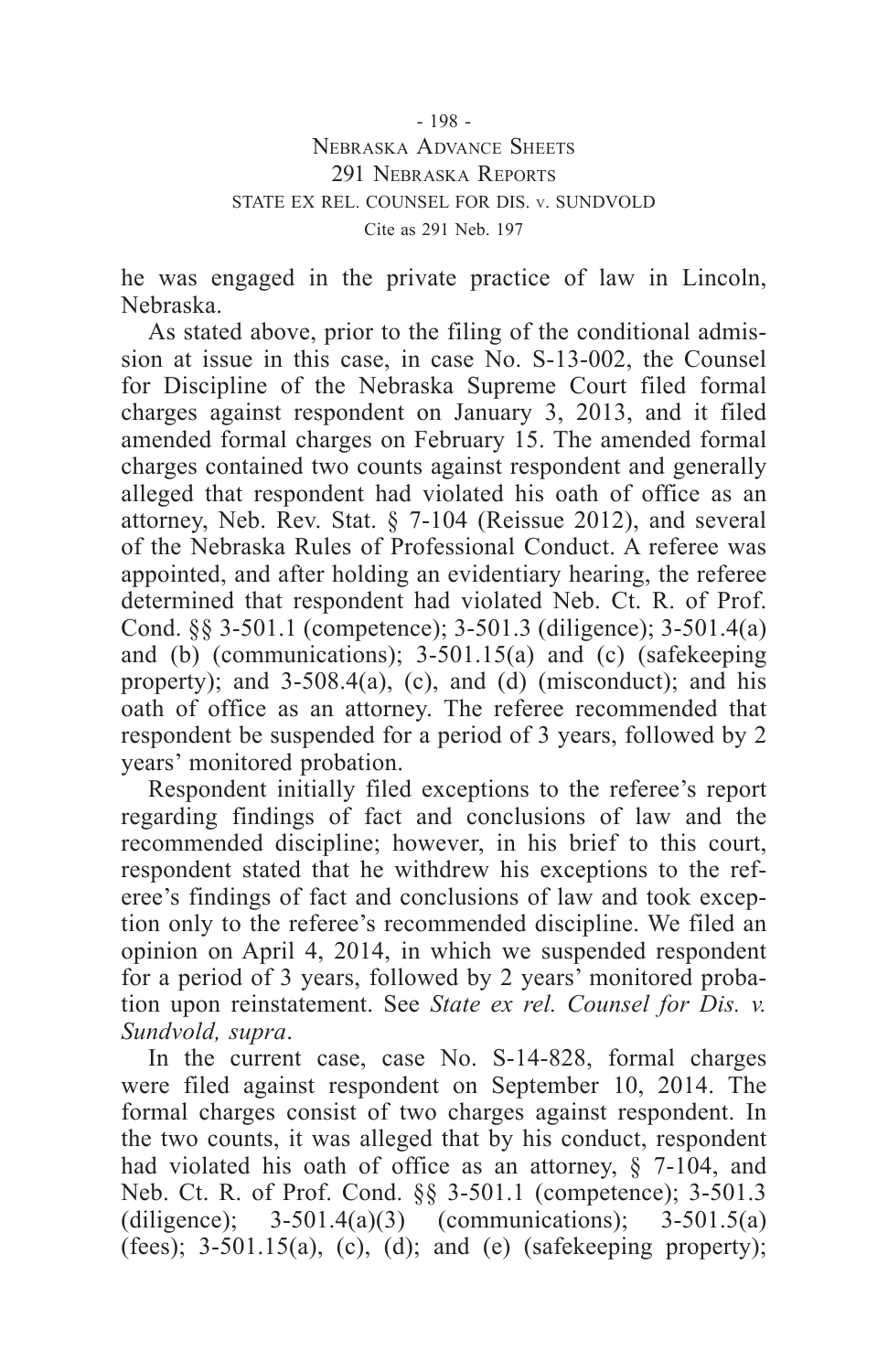### Nebraska Advance Sheets 291 NEBRASKA REPORTS STATE EX REL. COUNSEL FOR DIS. v. SUNDVOLD Cite as 291 Neb. 197

3-501.16(d) (declining or terminating representation); and  $3-508.4(a)$ , (c), and (d) (misconduct).

With respect to count I, the formal charges state that on July 5, 2011, an owner of commercial property in Papillion, Nebraska, filed suit in the district court for Sarpy County for unpaid rent against a company and the company's owner. On August 5, respondent filed an answer on behalf of his client the company's owner. Thereafter, discovery commenced and the case progressed toward trial.

On September 18, 2013, the district court scheduled a status hearing in the case to be held on December 9. On December 6, respondent filed a certificate of readiness for trial in which respondent stated that

"the case is ready for trial; that all discovery proceedings including depositions and other necessary preparation has been completed; that the testimony of all necessary witnesses is as of the date hereof available for trial as certified hereby; that the trial is estimated to take no less than 1 day nor more than 2 days."

On December 19, relying on respondent's certificate of readiness for trial, the district court issued an order for a pretrial conference to be held on April 3, 2014, and set the jury trial to be held on April 22 and 23.

Respondent failed to notify his client that the trial was scheduled for April 22, 2014. After December 19, 2013, respondent failed to contact or subpoena any witnesses for the trial.

On April 2, 2014, respondent directed his paralegal to send an e-mail to opposing counsel, which stated: "'Our client contacted us to let us know she is having difficulty making arrangement[s] to be in Nebraska on April 22nd.'" The formal charges state that this was a false statement and that respondent knew it was false when he directed his paralegal to make it.

At 3:34 p.m. on April 2, 2014, respondent filed a motion to continue the pretrial conference set for April 3 at 11:15 a.m. and the trial set for April 22. The formal charges state that in the motion, respondent falsely stated: "'The reason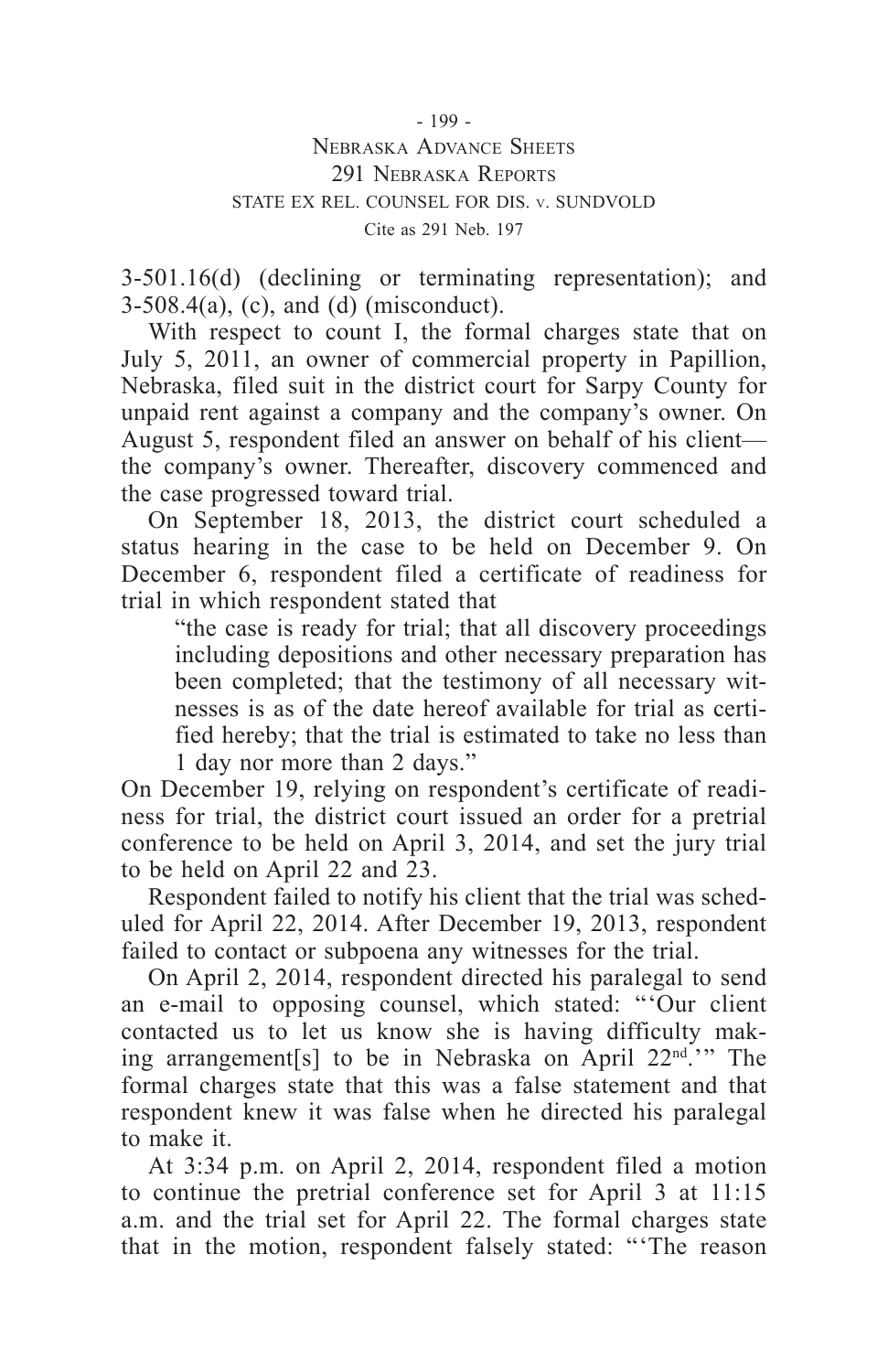#### $-200 -$ Nebraska Advance Sheets 291 NEBRASKA REPORTS STATE EX REL. COUNSEL FOR DIS. v. SUNDVOLD Cite as 291 Neb. 197

for this request is because [his client] has recently moved out of state and is having difficulty making arrangements to attend the trial.'" Respondent had not informed his client that the pretrial conference was scheduled for April 3, nor had he informed her that trial was scheduled for April 22. On April 3, the district court denied respondent's motion to continue the trial.

On April 4, 2014, as stated above, we suspended respondent from the practice of law for a period of 3 years. The district court judge became concerned that respondent may not have informed his client of his suspension and the need to find replacement counsel for the trial scheduled to begin April 22. The judge directed his bailiff to contact the client to see if she had found replacement counsel. On April 15, the judge's bailiff spoke with the client by telephone. The client stated that she was unaware that the trial was scheduled for April 22, that respondent had been suspended from the practice of law on April 4, that a pretrial conference was held on April 3, and that the dates for the pretrial conference and the trial had been set on December 19, 2013. Upon learning this information, the judge filed a grievance against respondent with the Counsel for Discipline on April 28, 2014.

In his May 20, 2014, response to the grievance, the formal charges state that respondent falsely stated that his paralegal had spoken with the client in March and had told the client that the case was set for trial in April. The formal charges further state that respondent also falsely stated that he had attempted to contact opposing counsel to discuss settlement. The formal charges state that at no time between December 19, 2013, and April 3, 2014, did respondent discuss settlement with opposing counsel.

The formal charges allege that by his actions with respect to count I, respondent violated his oath of office as an attorney and professional conduct rules §§ 3.501.1, 3-501.3,  $3-501.4(a)(3)$ , and  $3-508.4(a)$ , (c), and (d).

With respect to count II, the formal charges state that on March 12, 2014, an estate-related client hired respondent to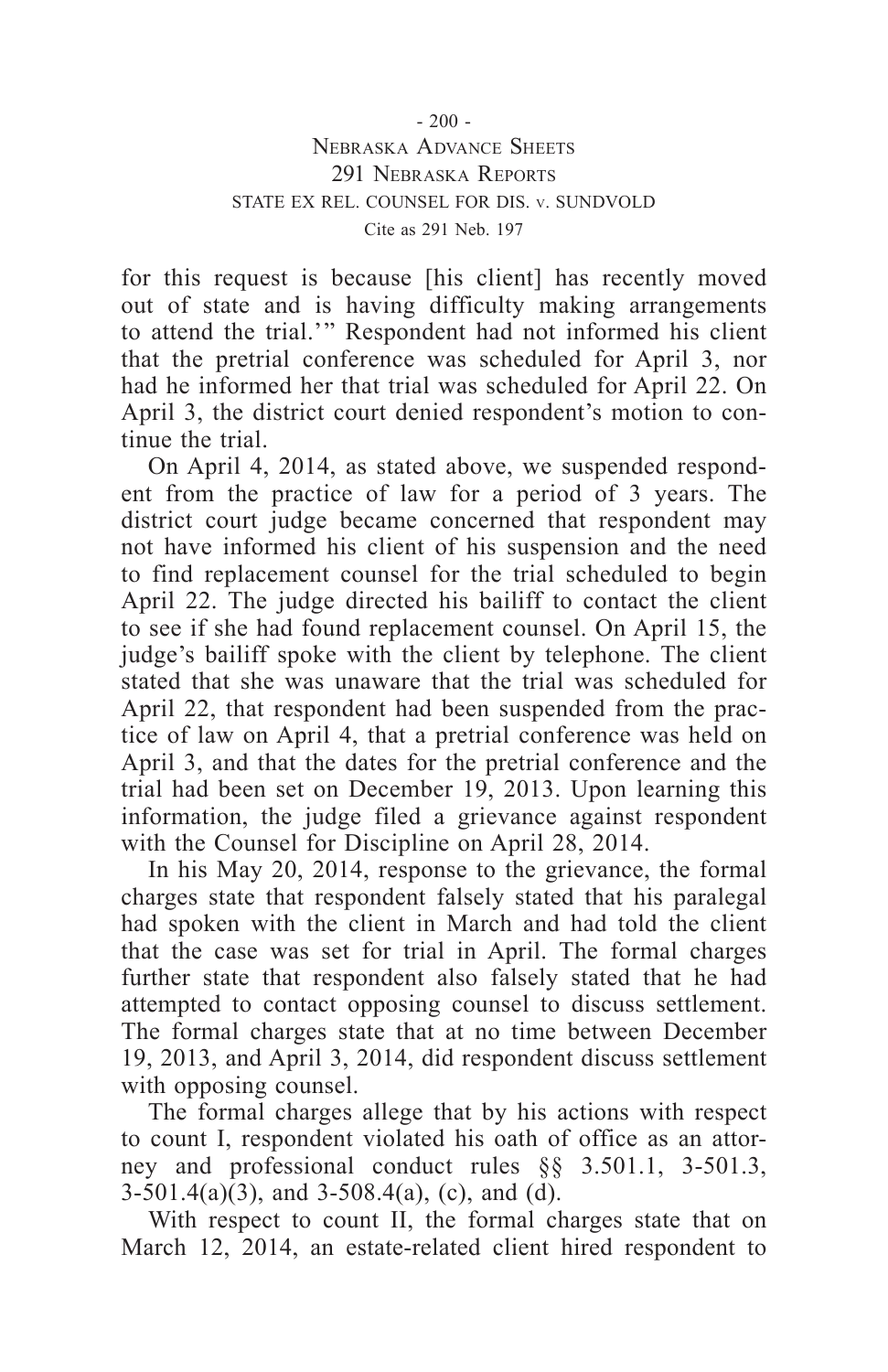assist him in being appointed as personal representative for the estate of his brother. Respondent and the estate-related client entered into a written fee agreement entitled "'Flat Fee Agreement,'" which required that the estate-related client pay \$1,500 as a "'non-refundable flat fee.'" However, the fee agreement also stated: "'Should the matter need to be litigated and a lawsuit is filed, the fee agreement will revert to an hourly agreement with fees as \$175.00 an hour for attorney time and \$75.00 for paralegal time.'"

The estate-related client paid respondent \$1,500 in cash on March 12, 2014. Respondent did not deposit any portion of the \$1,500 into his client trust account.

On March 17, 2014, the estate-related client sent respondent a money order for \$500. Respondent did not know why the estate-related client had sent this payment, but respondent did not contact him to determine the purpose of this payment. Respondent deposited the \$500 money order into his business account and not his client trust account.

On April 14, 2014, as stated above, we suspended respondent from the practice of law for a period of 3 years. Respondent did not refund any portion of the \$1,500 payment he had received from the estate-related client on March 12, nor did respondent refund any portion of the \$500 he had received on or after March 17.

On June 17, 2014, the estate-related client filed a grievance against respondent regarding his failure to refund the unearned fee payments. A copy of the grievance letter was mailed to respondent. On July 1, respondent sent the estate-related client a business check in the amount of \$500 as a refund of the \$500 payment made on March 17. In respondent's July 3 reply to the estate-related client's grievance, respondent asserted that the \$1,500 payment was a nonrefundable fee.

The formal charges allege that by his actions with respect to count II, respondent violated his oath of office as an attorney and professional conduct rules  $\S$ § 3-501.5(a); 3-501.15(a), (c), (d), and (e); 3-501.16(d); and 3-508.4(a).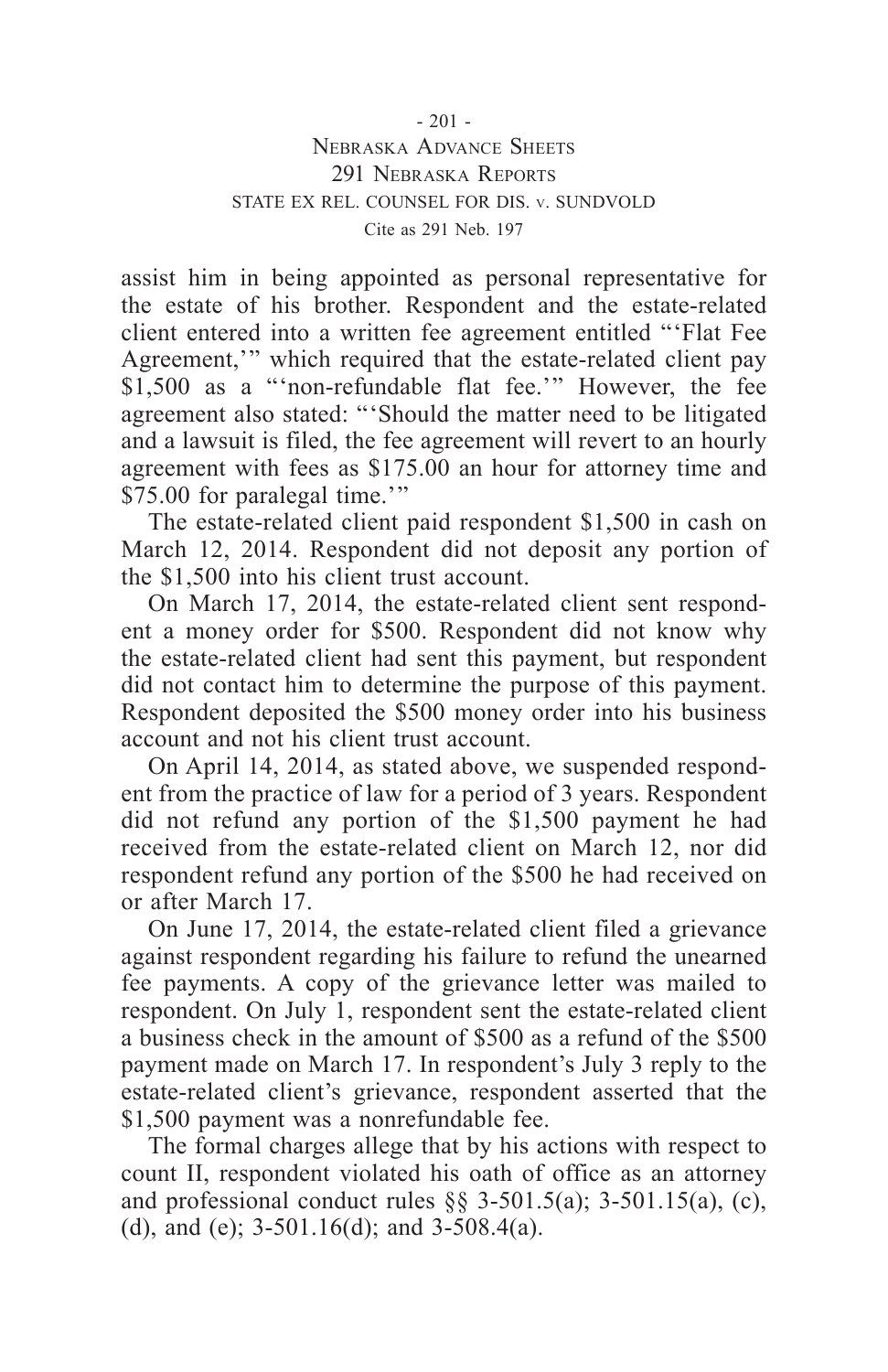#### $-202 -$ Nebraska Advance Sheets 291 NEBRASKA REPORTS STATE EX REL. COUNSEL FOR DIS. v. SUNDVOLD Cite as 291 Neb. 197

On April 15, 2015, respondent filed a conditional admission pursuant to Neb. Ct. R. § 3-313 of the disciplinary rules, in which he conditionally admitted that he violated his oath of office as an attorney and certain professional conduct rules. In the conditional admission, respondent knowingly does not challenge or contest the truth of the matters conditionally admitted and waived all proceedings against him in connection therewith in exchange for a 6-month suspension to be added to his current 3-year suspension followed by 2 years' monitored probation as issued in case No. S-13-002. Upon reinstatement, if accepted, respondent shall be placed on monitored probation as set forth in case No. S-13-002, which states that "[t]he monitoring shall be by an attorney licensed to practice law in the State of Nebraska, who shall be approved by the [Counsel for Discipline]." *State ex rel. Counsel for Dis. v. Sundvold*, 287 Neb. 818, 833, 844 N.W.2d 771, 783 (2014). Respondent shall submit a monitoring plan as set forth in case No. S-13-002, which states:

The monitoring plan shall include, but not be limited to, the following: During the first 6 months of the probation, respondent will meet with and provide the monitor a weekly list of cases for which respondent is currently responsible, which list shall include the date the attorneyclient relationship began; the general type of case; the date of last contact with the client; the last type and date of work completed on the file (pleading, correspondence, document preparation, discovery, or court hearing); the next type of work and date that work should be completed on the case; any applicable statutes of limitations and their dates; and the financial terms of the relationship (hourly, contingency, et cetera). After the first 6 months through the end of probation, respondent shall meet with the monitor on a monthly basis and provide the monitor with a list containing the same information as set forth above; respondent shall reconcile his trust account within 10 days of receipt of the monthly bank statement and provide the monitor with a copy within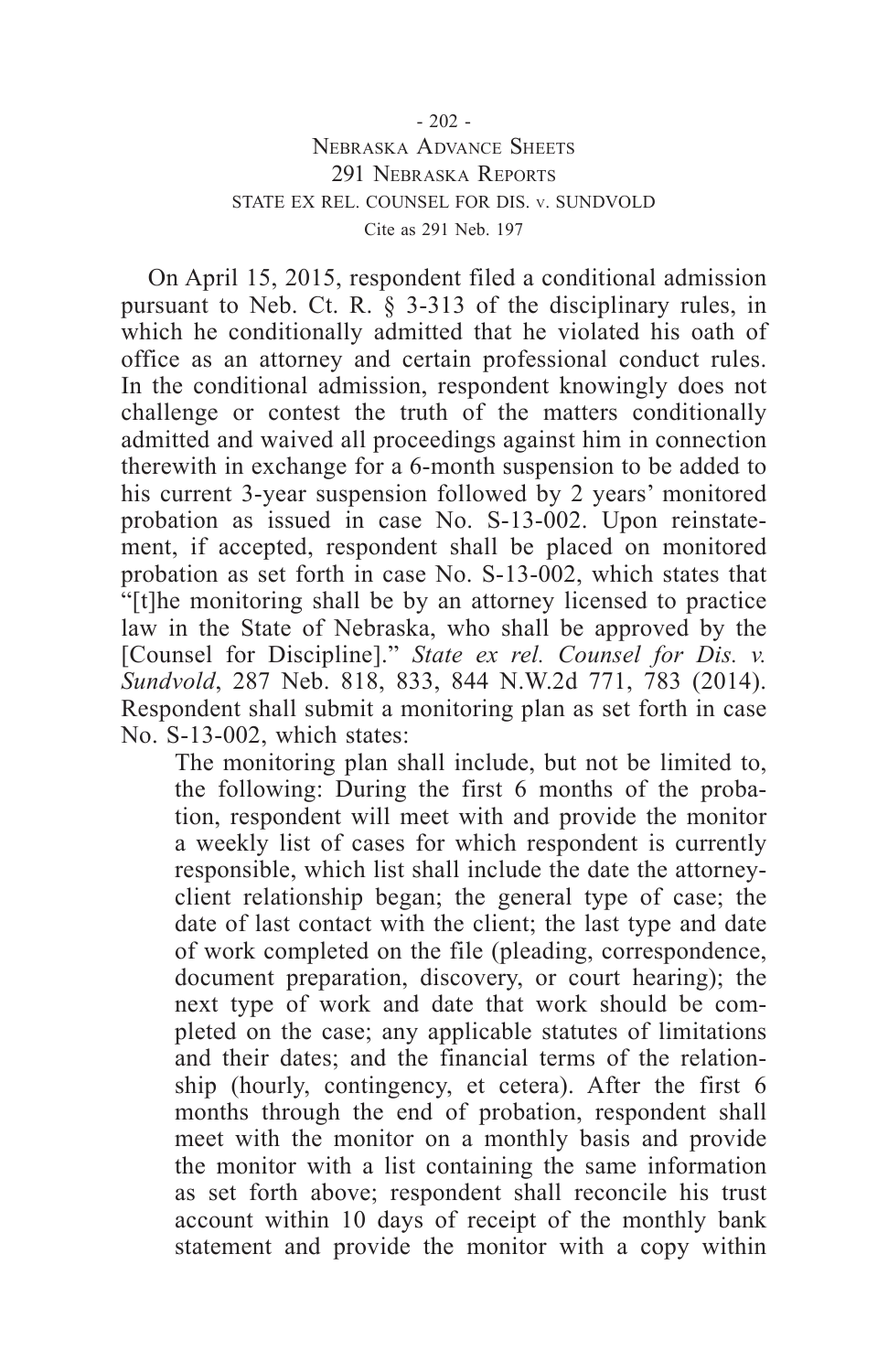5 days; and respondent shall submit a quarterly compliance report with the Counsel for Discipline, demonstrating that respondent is adhering to the foregoing terms of probation. The quarterly report shall include a certification by the monitor that the monitor has reviewed the report and that respondent continues to abide by the terms of the probation.

*Id*. at 833-34, 844 N.W.2d at 784.

The proposed conditional admission included a declaration by the Counsel for Discipline stating that respondent's proposed discipline is appropriate and consistent with sanctions imposed in other disciplinary cases with similar acts of misconduct.

# ANALYSIS

Section 3-313, which is a component of our rules governing procedures regarding attorney discipline, provides in pertinent part:

(B) At any time after the Clerk has entered a Formal Charge against a Respondent on the docket of the Court, the Respondent may file with the Clerk a conditional admission of the Formal Charge in exchange for a stated form of consent judgment of discipline as to all or part of the Formal Charge pending against him or her as determined to be appropriate by the Counsel for Discipline or any member appointed to prosecute on behalf of the Counsel for Discipline; such conditional admission is subject to approval by the Court. The conditional admission shall include a written statement that the Respondent knowingly admits or knowingly does not challenge or contest the truth of the matter or matters conditionally admitted and waives all proceedings against him or her in connection therewith. If a tendered conditional admission is not finally approved as above provided, it may not be used as evidence against the Respondent in any way.